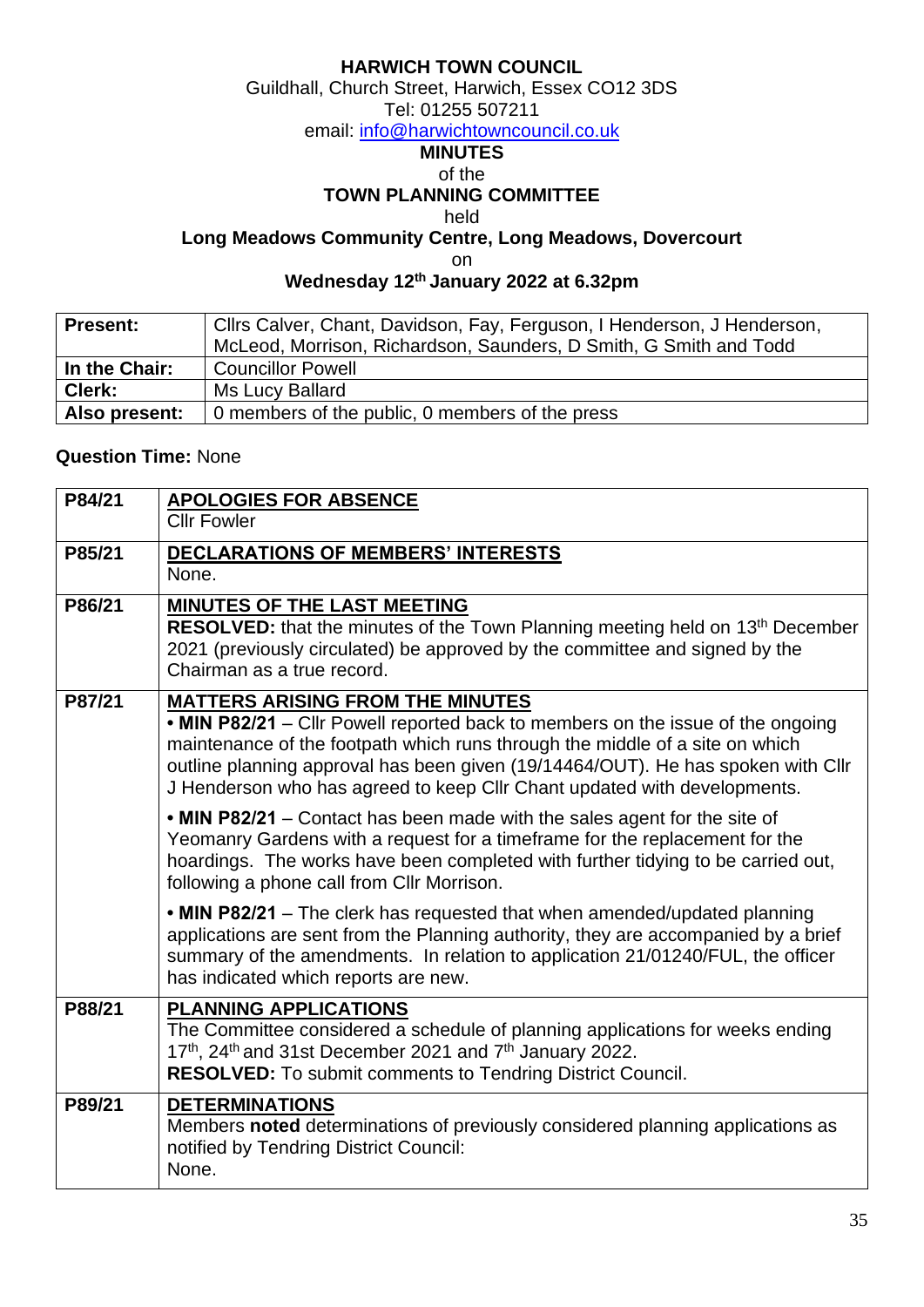| P90/21 | <b>MATTERS RECEIVED IN THE POST OR RAISED BY MEMBERS</b>                      |  |  |
|--------|-------------------------------------------------------------------------------|--|--|
|        | None.                                                                         |  |  |
| P91/21 | <b>DATE OF NEXT MEETING</b>                                                   |  |  |
|        | The next Town Planning meeting is to be held on Thursday 3rd February 2022 at |  |  |
|        | The Mayflower Primary School, Main Road at 6.30pm.                            |  |  |

The chairman closed the meeting at 6.52pm

# **CHAIRMAN DATE**